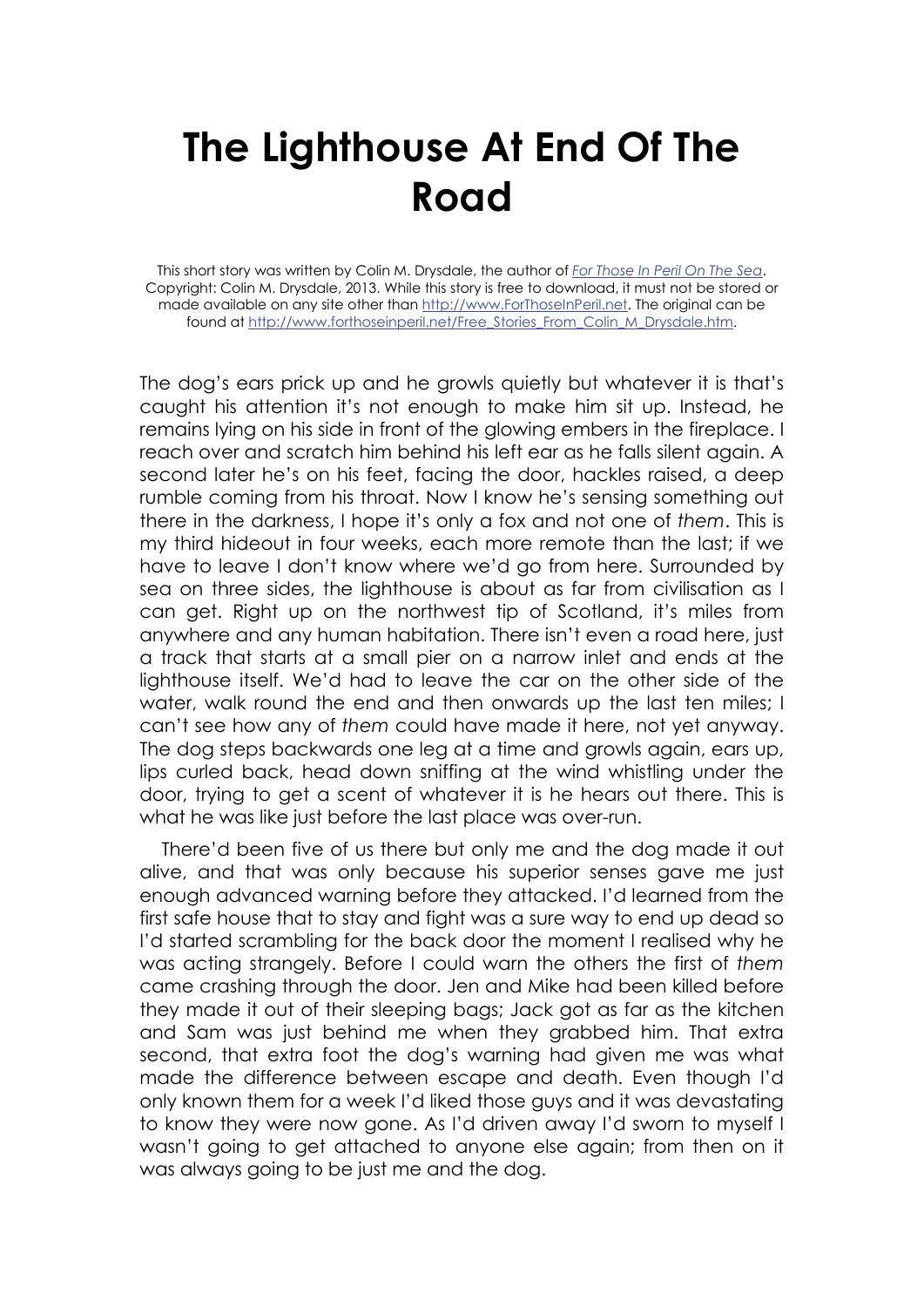The dog barks. I've tried to get him to stop doing that ever since I found him wandering along an otherwise empty road but it seems it's just part of his nature. This was before I met up with Mike and his friends. I'd been on my own for three days by that point and I'd been glad of the company. The dog felt the same way and once he'd sniffed me enough to be certain I wasn't one of *them* he was all over me. Since then, regardless of whether we were somewhere nice and warm or out in the open, we'd barely left each other's side. I'd only been on that road because of what happened at the first place I'd found myself in.

When the dead started to rise and attack the living, those of us who were prepared grabbed our gear and ran. We chose to head north to where there were fewer people and so fewer bodies to crawl from what were meant to be their final resting places. After a couple of days, I'd found myself at a farmhouse set into the hills above Loch Ness along with nineteen or twenty others, all refugees from places further south: Fort William, Perth, Dundee, Glasgow, Edinburgh. There'd even been a couple who'd managed to make it all the way up from Newcastle without getting killed which, given the circumstances, was pretty impressive.

The farmhouse lasted two weeks before the dead started turning up – shambling along the track leading to the front door or over the grasscovered hill behind it. I don't know where they came from or what attracted them to us but they came none-the-less. At first they only came in ones and twos and we could keep them under control but gradually the numbers built and we found it more and more difficult to stay on top of the situation. Then came the night they breached our defences. We started to fight back but very quickly it became clear this was a losing strategy and it wasn't long before the few of us who survived more than a couple of minutes turned and fled. This was no organised retreat, it was pure panic; each of us simply picked a direction and ran, hoping we wouldn't crash head-long into any of *them* in the darkness. Some probably died but others, like me, must have got lucky and made it out; if they did, I'd never find out because I knew I'd never see any of them again.

After that, I always made sure I had an exit strategy no matter where I found myself. At least I had until I'd reach the lighthouse at the end of the road. It was so remote and I was so tired that when I'd arrived just as the sun was going down I figured I could wait until the morning to scope out the place in full. Now, with the dog growling beside me, I quickly scan the room. There's three windows in the circular room that forms the base of the lighthouse but none of them are big enough for me to crawl through. I curse myself for mistakenly thinking I'd be safe here but I still can't work out where any dead could have come from. As far as I know, no one's lived this far out since the lighthouse was automated nearly thirty years ago but, then again, maybe I hadn't been the only one to think it might be the ultimate safe house.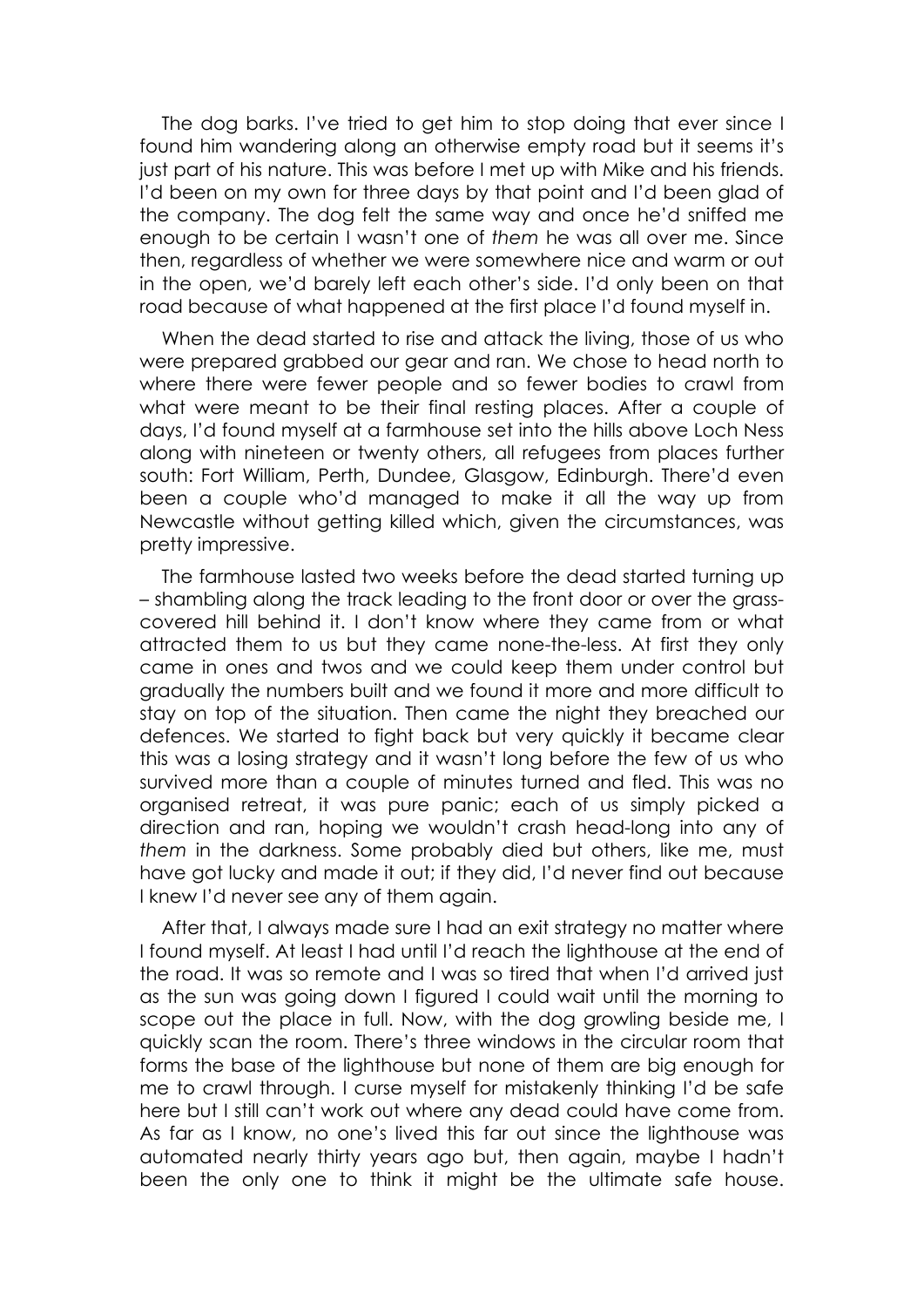Someone could have been injured by one of the risen dead and made it here, or close to it, before finally succumbing to whatever it was that was passed on when one of them bit you.

There's another snarl followed by a short, sharp bark. I try to keep him quiet by holding his muzzle but he struggles free and barks again. There's definitely something out there but I don't know what and there's no way I'm opening the door to find out. All I can do is crouch beside my faithful companion and hope it's not one of *them*.

\*\*\*

**Author's Note:** The Cape Wrath Lighthouse, where this story is set, marks the northwestern tip of the Scottish mainland and while this part of the country was more heavily inhabited before the Clearances, it's now one of the most sparsely populated regions of western Europe. This would make it an appealing location to anyone trying to survive in a zombie apocalypse. If you want to find out more about where it is you can follow this link to see its location in Google Earth: http://www.forthoseinperil.net/\_files/The\_Lighthouse

At The End Of The Road.kmz (this requires that you have either Google Earth or a Google Earth Mobile app installed on your ebook device). Since 2009 there's been a cafe there, called the *Ozone Cafe*, so it's no longer completely uninhabited (as it was when I was growing up). On the cafe's website, there's a statement that's so at odds with the modern world, it only serves to emphasize it's isolation: 'Unfortunately, due to the remoteness of The Ozone Café, an e-mail address is unavailable.' (quoted from http://www.capewrath.org.uk/ 10 Ozone Cafe.htm).

A theme within this story is the benefits of having a dog as a companion in a zombie apocalypse. A dog would almost certainly give you advanced warning of any approaching undead but you may find their tendency to bark at inappropriate moments only serves to draw the walking dead to you. Personally, I think the benefits would outweigh the risks but it would very much depend on the individual dog you had with you.

Oddly, this story was directly inspired by real events – not the zombie bits but the actions of the dog. At one point in my life I stayed in a remote lighthouse on an island in the Bahamas (the one at Hole-in-the-Wall on Abaco) and for a while I was there alone with the exception of a pair of dogs (or potcakes as the local strays are called and which are a mix of every breed that's ever visited the islands). One of them had the unnerving habit of suddenly scrambling to her feet in middle of the night before standing stock still, staring towards the door while growling menacingly. After a minute or so she'd lie down again as if nothing